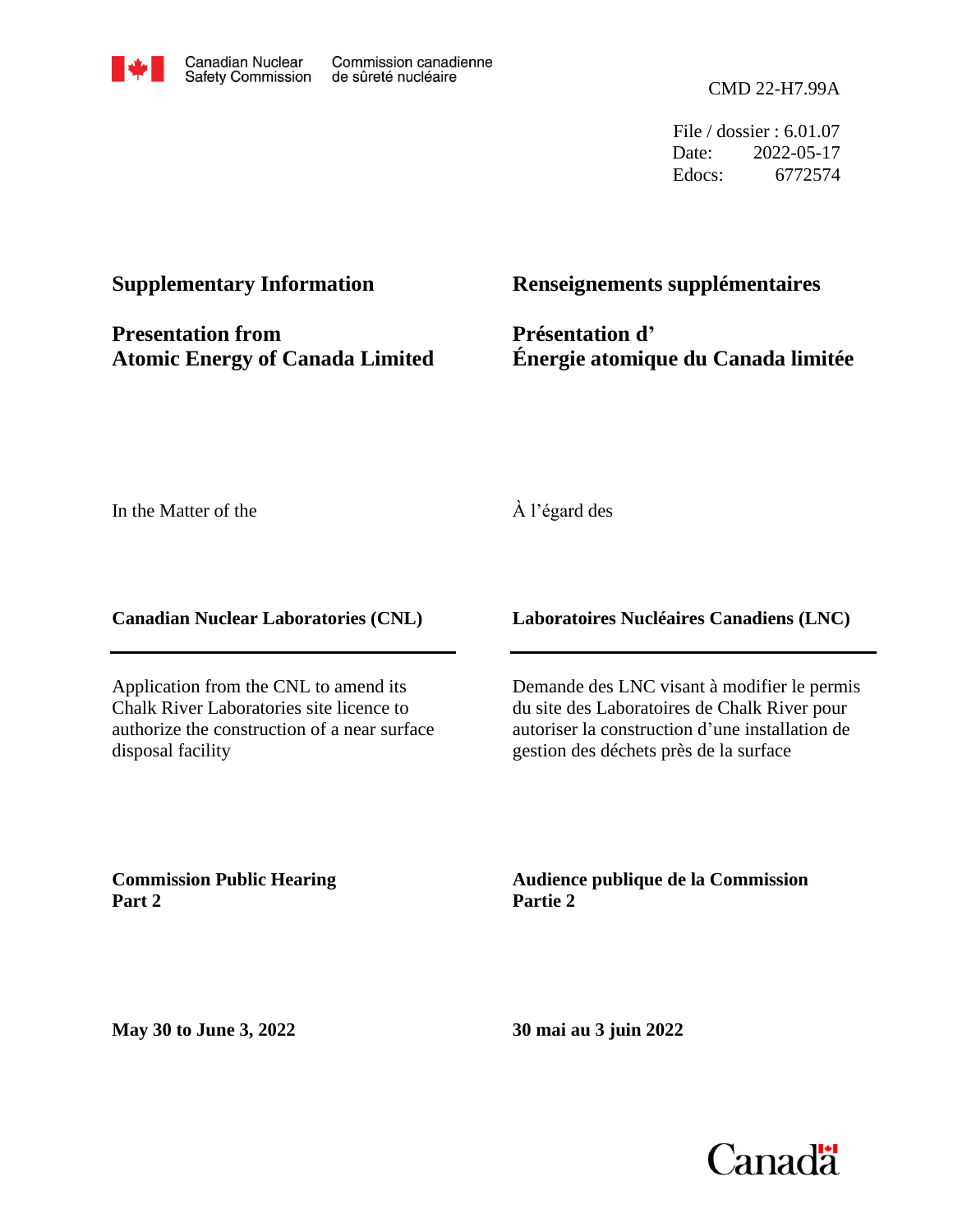June 2022

# Atomic Energy of Canada Limited

Submission to Part 2 Canadian Nuclear Safety Commission Public Hearings for Canadian Nuclear Laboratories Proposed Near Surface Disposal Facility

**Fred Dermarkar** 

**President and Chief Executive Officer** 

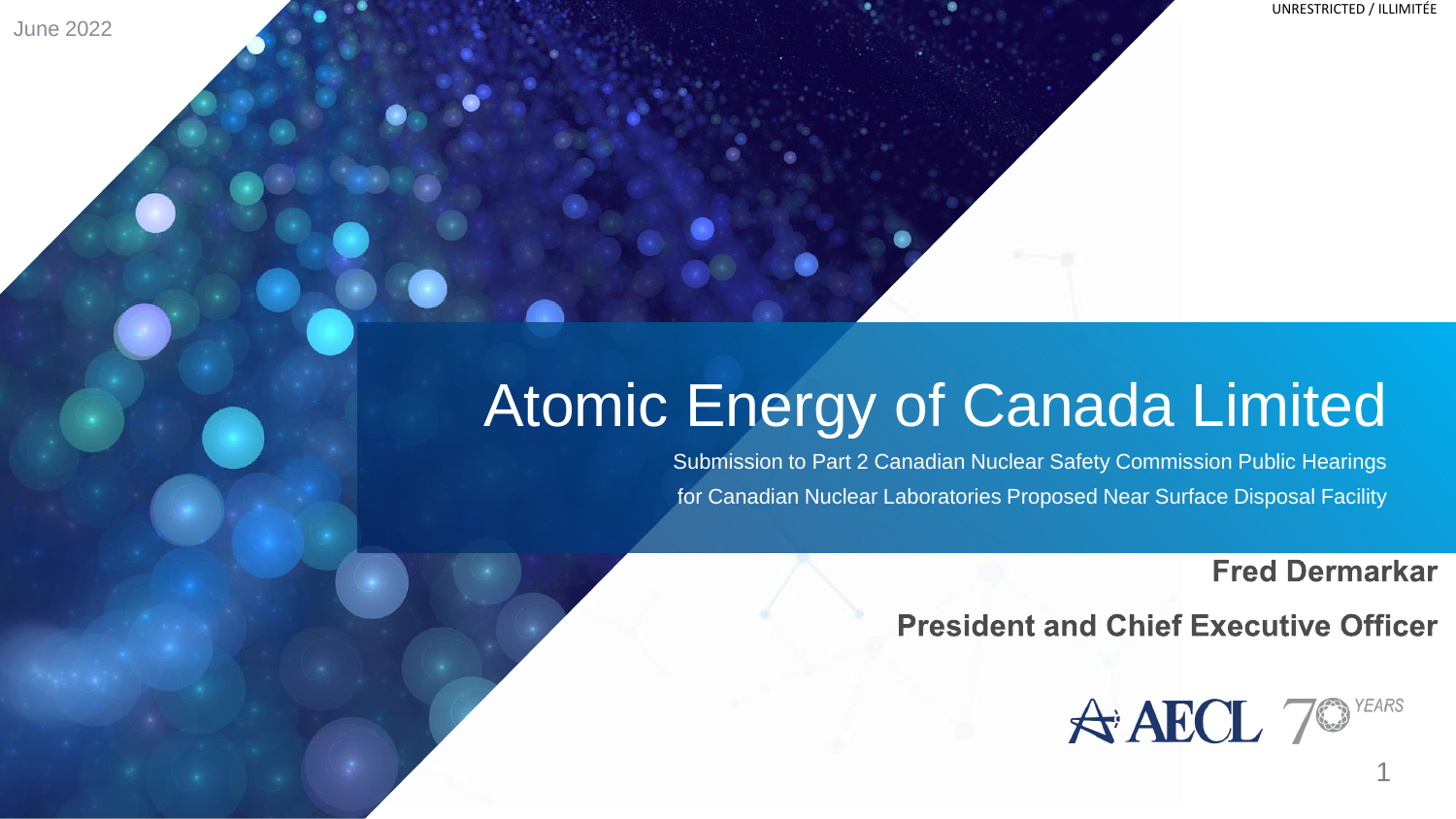

# AECL Mandate

- Driving nuclear innovation
- Creating a state-of-art campus
- Managing the Government of Canada's radioactive waste and decommissioning responsibilities



**AECL delivers its mandate through a long-term contract with Canadian Nuclear Laboratories for the management and operation of our sites**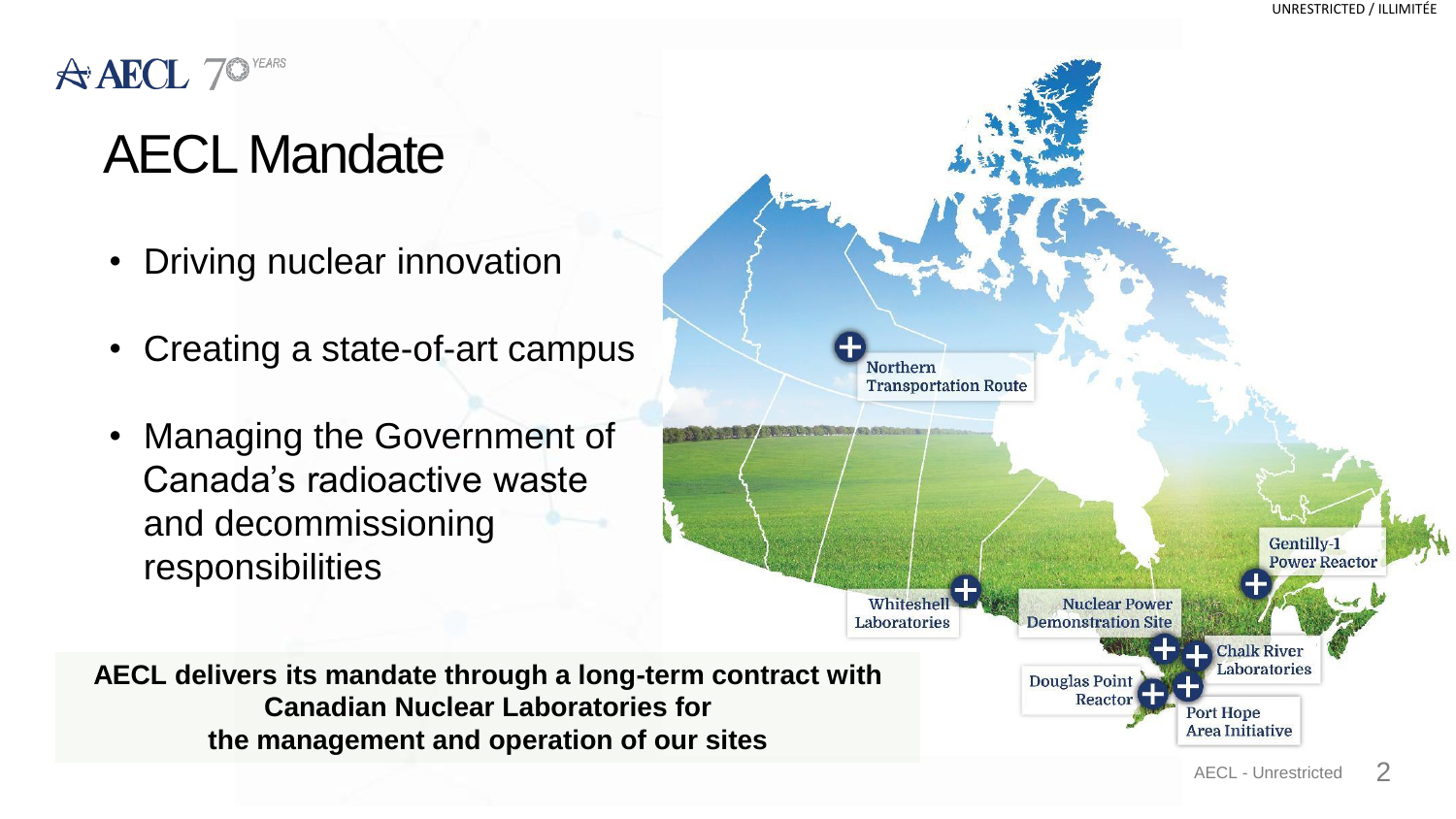#### $A$ **AECL**  $7$ <sup>o</sup>

## Government-owned, Contractor-operated model

 $AECL = owner$ 

**Sets priorities** Oversees CNL's work **Measures performance** 

Regulator **Canadian Nuclear Safety** Commission

Long-term contract with Canadian Nuclear Laboratories (CNL) and its parent companies (Canadian National Energy Alliance: SNC-Lavalin, Fluor and Jacobs)

 $CNL =$  licensee

Manages day-to-day operations of our sites

• AECL sets objectives (the "what") for CNL • CNL determines the "how," and holds licences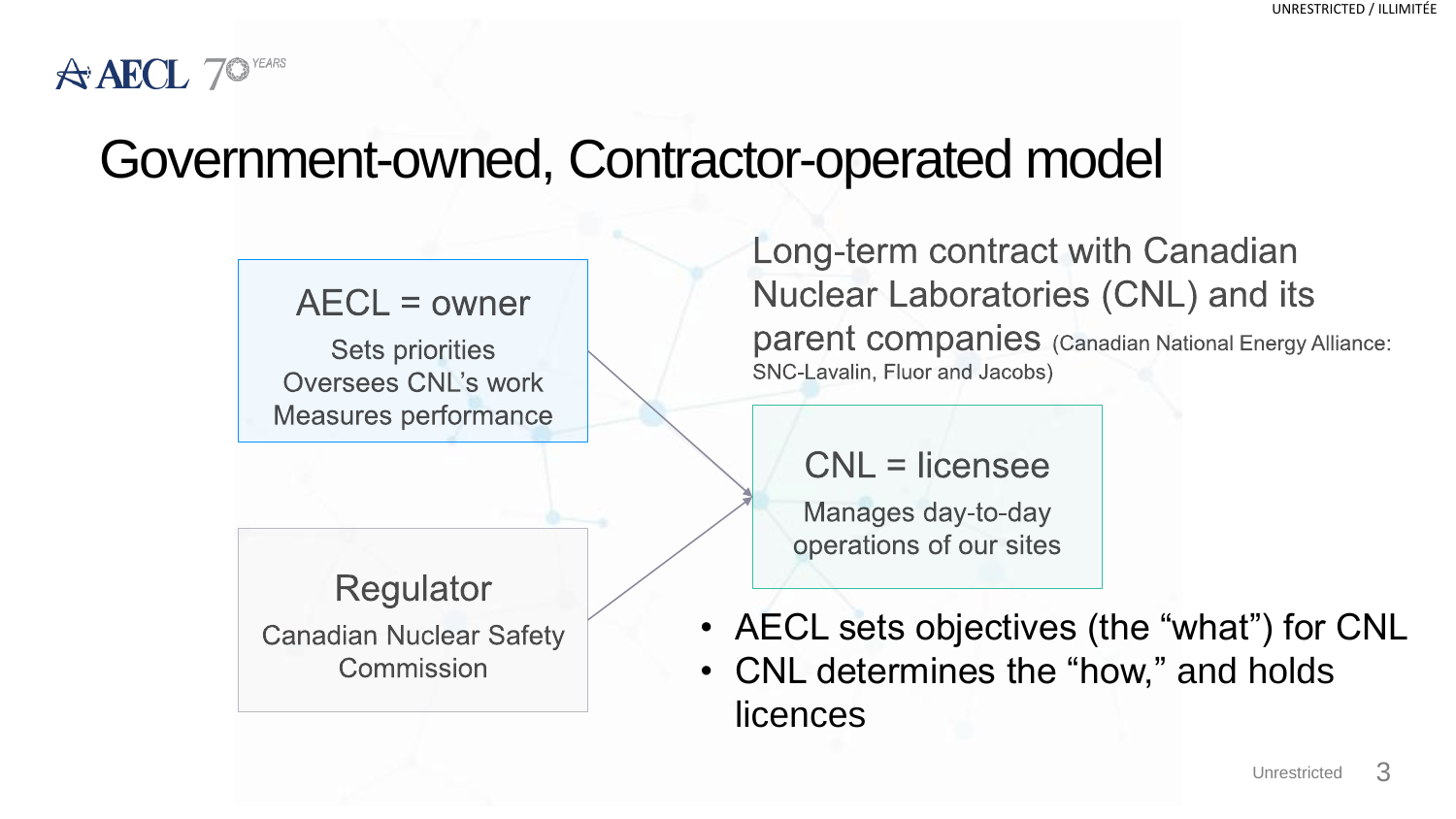#### **A AECL 70 YEARS**

# AECL's Relationship to the NSDF Proposal

- AECL owns the site
- AECL owns the waste
- AECL holds liability and responsibilities for institutional controls in perpetuity

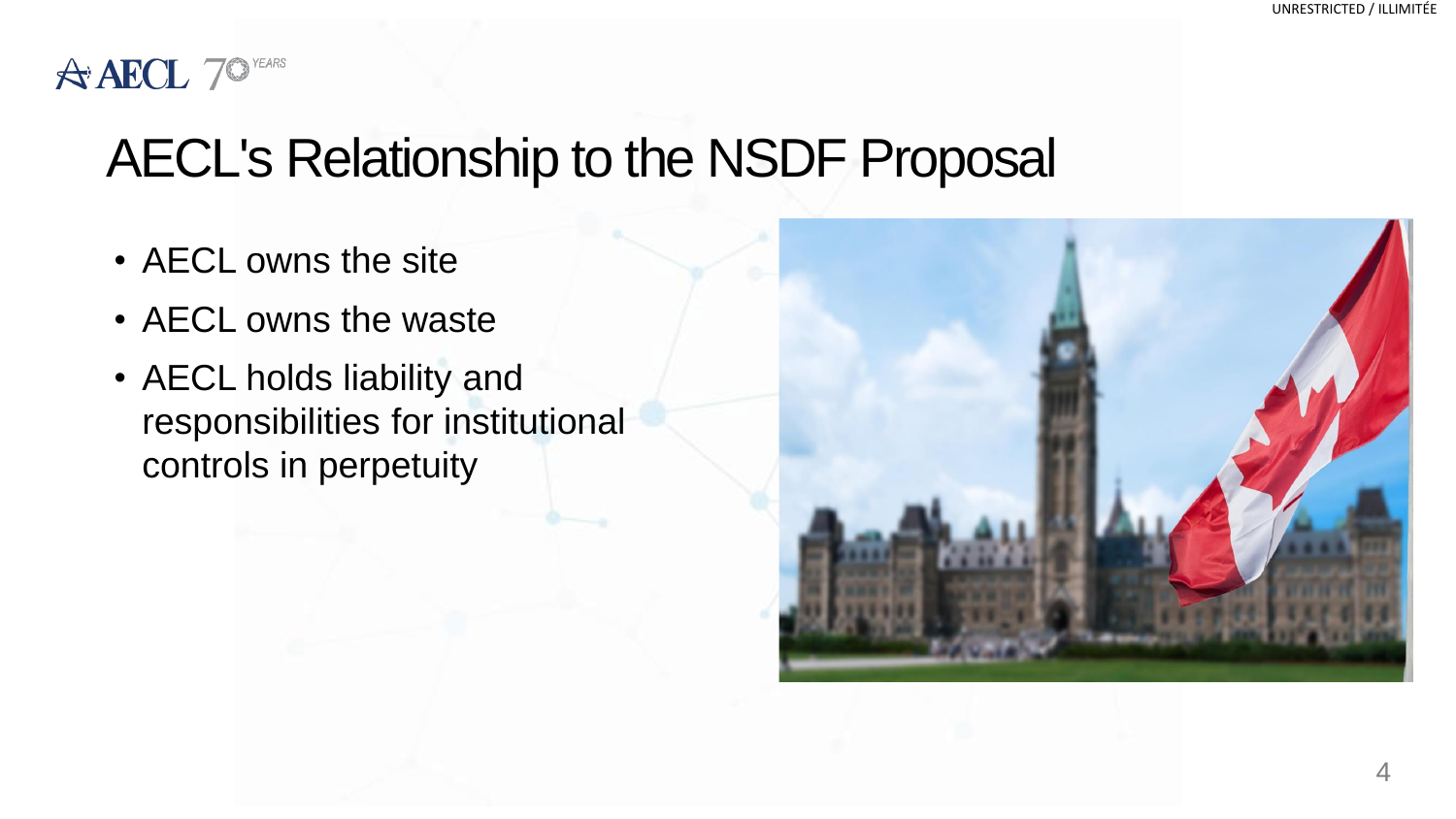#### $\triangle$  AECL 7

# Indigenous Engagement and Reconciliation

- AECL is committed to advancing reconciliation with Indigenous peoples
- AECL is committed to establishing long-term relationships with Indigenous peoples, including meaningful participation in AECL site activities.
	- Tailored and specific to community priorities and needs
	- Memorandum of Understanding / Long-term Relationship Agreements / Capacity Building / Cultural Protection and Promotion / Traditional and Indigenous Knowledge / Healing
- AECL engagement and relationship activities are coordinated and integrated with CNL in relation to the NSDF project

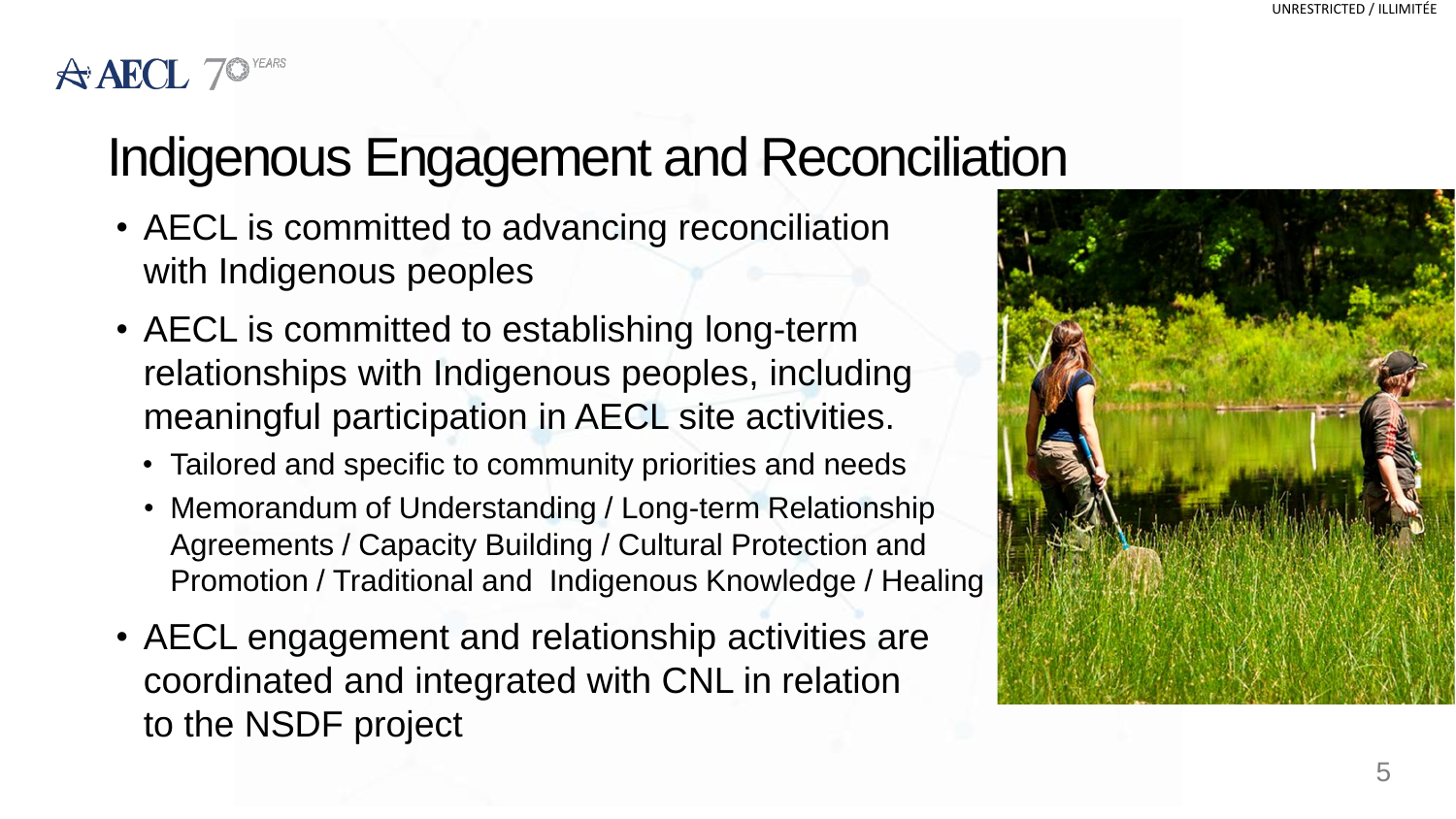### $\triangle$  AECL 7<sup>o</sup>

# AECL Acceptance of Proposal

- AECL set objective for CNL to propose disposal for LLW that meets environmental and regulatory requirements
- AECL supports this proposal:
	- Permanent solution for AECL's low-level radioactive waste represents value for Canadians
	- Significant public and stakeholder engagement
	- Improvement to safety and environmental protection
	- Near-surface disposal is consistent with international best practices for disposal of low-level radioactive wastes



• International experience suggests very large volume for disposal that arise from decommissioning and environmental restoration at a complex contaminated site favours local disposal solution